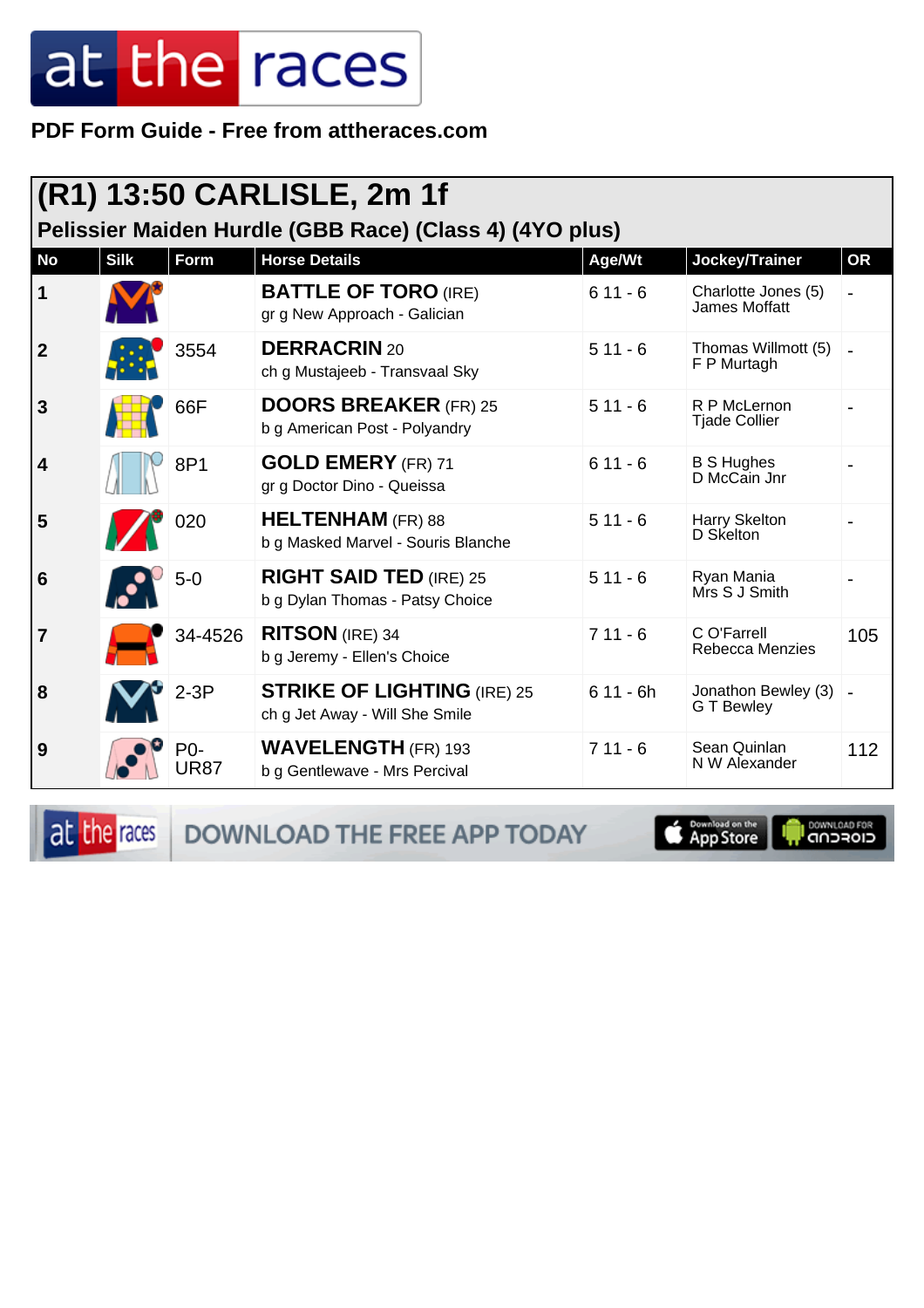**PDF Form Guide - Free from attheraces.com**

| (R2) 14:25 CARLISLE, 2m 3f 61y<br>Brown Novices' Hurdle (GBB Race) (Class 4) (4YO plus) |             |              |                                                                     |             |                                       |           |  |  |
|-----------------------------------------------------------------------------------------|-------------|--------------|---------------------------------------------------------------------|-------------|---------------------------------------|-----------|--|--|
| <b>No</b>                                                                               | <b>Silk</b> | Form         | <b>Horse Details</b>                                                | Age/Wt      | Jockey/Trainer                        | <b>OR</b> |  |  |
| 1                                                                                       |             | 5-336U1      | <b>HIGH MOON</b> 51 D<br>b g Midnight Legend - Dizzy Frizzy         | $711 - 7$   | Nathan Moscrop<br>Rebecca Menzies     | 115       |  |  |
|                                                                                         |             | $2 - 14$     | <b>MONBEG GENIUS (IRE) 30</b><br>b g Shantou - Ella Watson          | $611 - 7$   | Jonjo O'Neill Jr.<br>Jonjo O'Neill    | 126       |  |  |
| 3                                                                                       |             | <b>UF-11</b> | <b>SILVER FLYER 55 D</b><br>b g Malinas - Silver Gypsy              | $611 - 7$   | <b>B S Hughes</b><br>D McCain Jnr     |           |  |  |
| 4                                                                                       |             | 9-299        | <b>NIGHTS IN VENICE 34</b><br>ch g Midnight Legend - Well Disguised | $611 - 0t1$ | Craig Nichol<br>D W Whillans          |           |  |  |
| 5                                                                                       |             | 605          | <b>OUR SAM 49</b><br>b g Black Sam Bellamy - Arisea                 | $611 - 0h$  | <b>Thomas Dowson</b><br>James Moffatt |           |  |  |

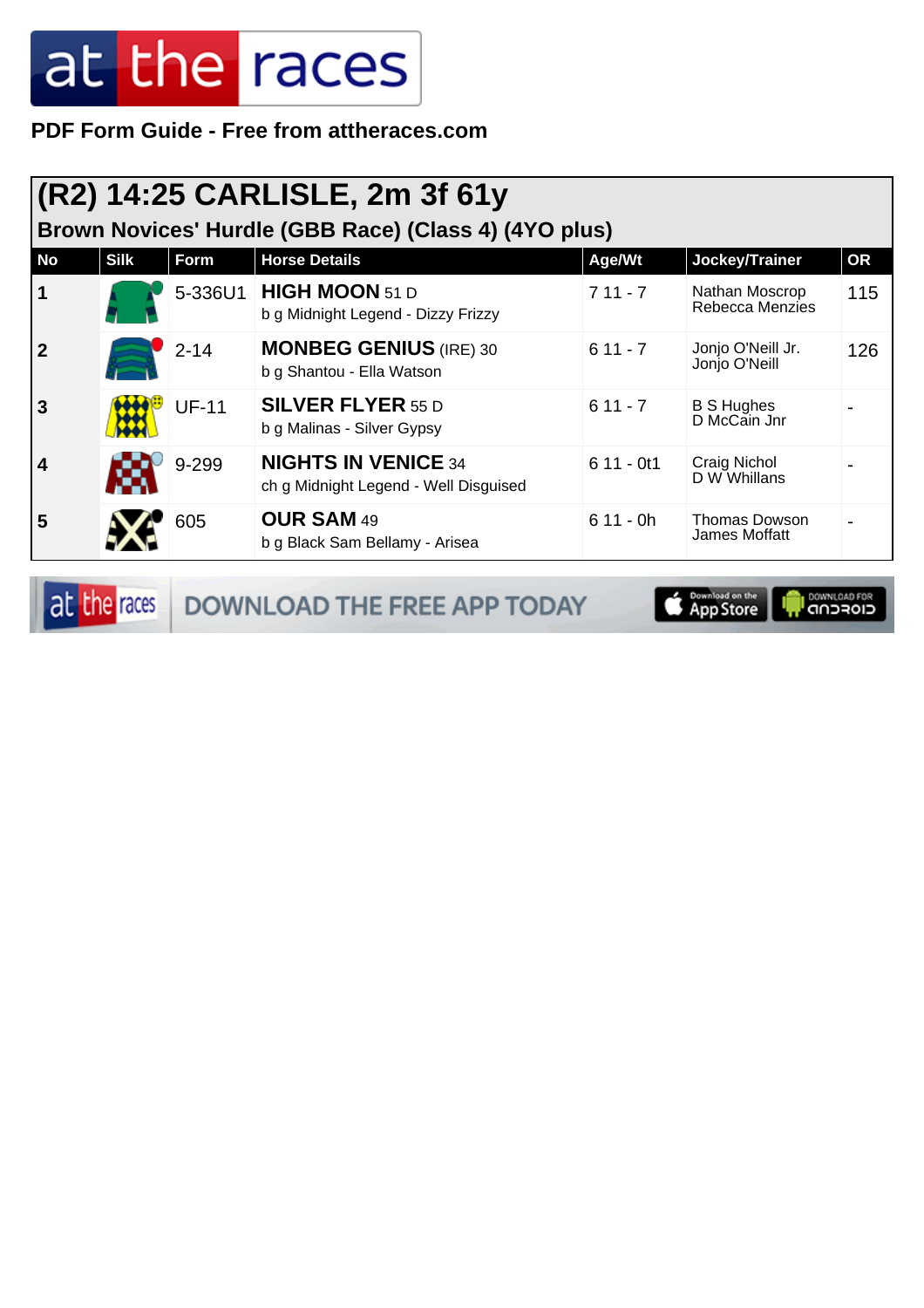PDF Form Guide - Free from attheraces.com

| (R3) 15:00 CARLISLE, 2m 4f                          |             |         |                                                                              |                  |                                         |           |  |
|-----------------------------------------------------|-------------|---------|------------------------------------------------------------------------------|------------------|-----------------------------------------|-----------|--|
| <b>Campbell Handicap Chase (Class 4) (5YO plus)</b> |             |         |                                                                              |                  |                                         |           |  |
| <b>No</b>                                           | <b>Silk</b> | Form    | <b>Horse Details</b>                                                         | Age/Wt           | Jockey/Trainer                          | <b>OR</b> |  |
| $\mathbf 1$                                         |             | 4-692F4 | <b>FRIMEUR DE LANCRAY (FR) 37</b><br>b g Saddler Maker - Jecyfly             | $712 - 1$        | Thomas Willmott (5)<br>Mrs S J Smith    | 116       |  |
| $\overline{2}$                                      |             | 2-11233 | <b>CRACK DU NINIAN (FR) 22</b><br>b g Le Houssais - Syphaline                | $712 - 1$        | Sean Quinlan<br>J Candlish              | 116       |  |
| $\mathbf{3}$                                        |             | 621-P16 | <b>WELL ABOVE PAR (IRE) 71 CD</b><br>b g Gold Well - Glynn Glory             | $1011 -$<br>12tp | D R Fox<br>Miss Lucinda V<br>Russell    | 113       |  |
| $\overline{\mathbf{4}}$                             |             | 45114F  | <b>PITEMPTON POWER (IRE) 18 C D</b><br><b>BF</b><br>b g Yeats - Western Euro | $711 - 11$       | <b>Callum Bewley</b><br>Ewan Whillans   | 112       |  |
| 5                                                   |             | 7U9-953 | <b>GOT TRUMPED 50</b><br>ch g Thewayyouare - Madam President                 | 7 11 - 10p       | Ryan Mania<br>A M Thomson               | 111       |  |
| $6\phantom{1}6$                                     |             | 4-15823 | <b>UPTOWN HARRY (IRE) 36</b><br>b g Morozov - Tudor Glyn                     | 8 11 - 9p        | Danny McMenamin<br>Mrs J M Walton       | 110       |  |
| $\overline{7}$                                      |             | 50-6241 | <b>SCOTTISH ACCENT (IRE) 36 CD</b><br>b g Golan - Onthelongfinger            | $911 - 7$ vt     | Nathan Moscrop<br>Rebecca Menzies       | 108       |  |
| 8                                                   |             | 114-248 | <b>TICO TIMES</b> (IRE) 239 C<br>br g Arcadio - Roomier                      | $911 - 2$        | C O'Farrell<br>Mrs Dianne Sayer         | 103       |  |
| 9                                                   |             | 4127P8  | <b>MAH MATE BOB</b> (IRE) 12 D<br>b g Mahler - Bobset Leader                 | $1010 - 8p$      | Jonathon Bewley (3)<br><b>GT</b> Bewley | 95        |  |
| 10                                                  |             | 3544P6  | <b>DAWN RAIDER (IRE) 40</b><br>b g Mahler - Woodview Dawn                    | 10 10 - 3tp      | K Brogan (3)<br>G D Hanmer              | 90        |  |

at the races

DOWNLOAD THE FREE APP TODAY

App Store

**IN DOWNLOAD FOR**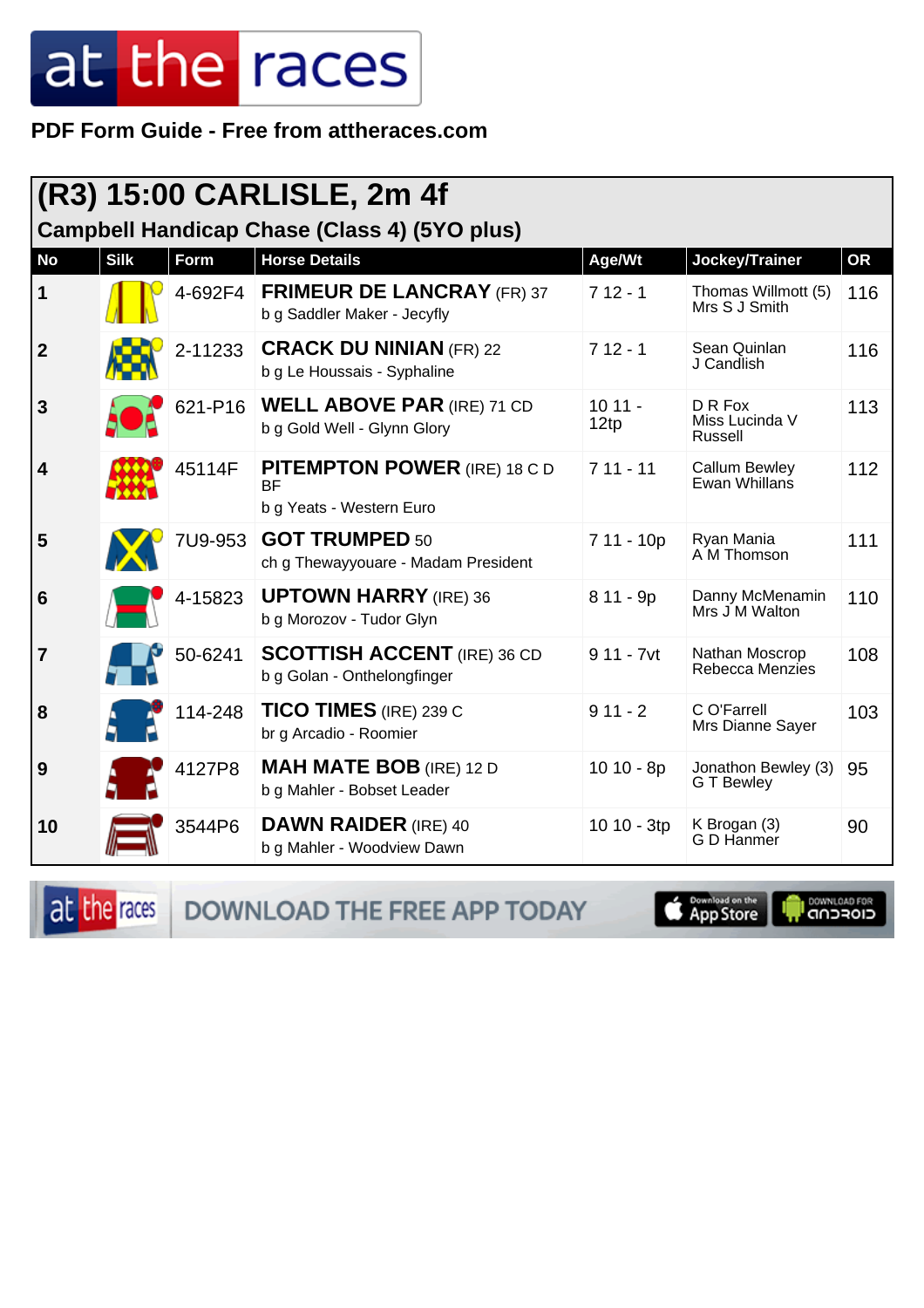PDF Form Guide - Free from attheraces.com

| $(R1)$ 15:15 DUNDALK (A.W.), 5f<br>Irishinjuredjockeys.com Handicap (45-70) (Class) (3YO plus) |             |          |                                                                     |            |                                       |           |  |  |
|------------------------------------------------------------------------------------------------|-------------|----------|---------------------------------------------------------------------|------------|---------------------------------------|-----------|--|--|
| No(Dr)                                                                                         | <b>Silk</b> | Form     | <b>Horse Details</b>                                                | Age/Wt     | Jockey/Trainer                        | <b>OR</b> |  |  |
| 1(3)                                                                                           |             | 3312-25  | <b>COLLECTIVE POWER 33 CD</b><br>ch g Slade Power - Gathering Power | $410 - 2$  | S T McCullagh (5)<br>E Lynam          | 63        |  |  |
| 2(8)                                                                                           |             | 587-44   | <b>INISHMOT PRINCE 5</b><br>b g Elzaam - Inishmot Duchess           | $49 - 13$  | <b>J J G Ryan (10)</b><br>T G McCourt | 60        |  |  |
| 3(2)                                                                                           |             | 5825-04  | <b>WAIT A LITTLE 19</b><br>b f The Last Lion - Blue Dahlia          | 49 - 12tp  | W J Lee<br><b>Gillian Scott</b>       | 59        |  |  |
| 4(6)                                                                                           |             | 9368-85  | <b>RED CYMBAL</b> (GB) 24 CD<br>b g Pivotal - Red Baton             | 79 - 8bt   | J M Moore<br>Anthony McCann           | 55        |  |  |
| 5(9)                                                                                           |             | $35 - 6$ | <b>ESKIMO LIL 24</b><br>ch f Red Jazz - Prairie Rose                | $49 - 7t$  | D W O'Connor<br>L Comer               | 54        |  |  |
| 6(1)                                                                                           |             | 0-52137  | <b>TEDDY BOY 5 C D</b><br>b g Dandy Man - Tartufo Dolce             | $79 - 7$   | D E Sheehy (3)<br>E Lynam             | 54        |  |  |
| 7(5)                                                                                           |             | 000-705  | <b>MAGGIE THUNDER 19 CD</b><br>b m Alhebayeb - Queen O'The Desert   | $69 - 6b$  | C D Hayes<br>P J Hassett              | 53        |  |  |
| 8(7)                                                                                           |             | 483-665  | <b>ELEUTHERA</b> (GB) 5 D<br>ch g Bahamian Bounty - Cha Cha Cha     | 108 - 12tp | C J MacRedmond<br>(5)<br>J F Levins   | 45        |  |  |
| 9(4)                                                                                           |             | 0029-02  | <b>PILLAR</b> (GB) 5 CD<br>b g Rock Of Gibraltar - Ceilidh House    | $98 - 12v$ | Sorcha Woods (7)<br>R K Watson        | 45        |  |  |

at the races DOWNLOAD THE FREE APP TODAY

App Store

**DOWNLOAD FOR**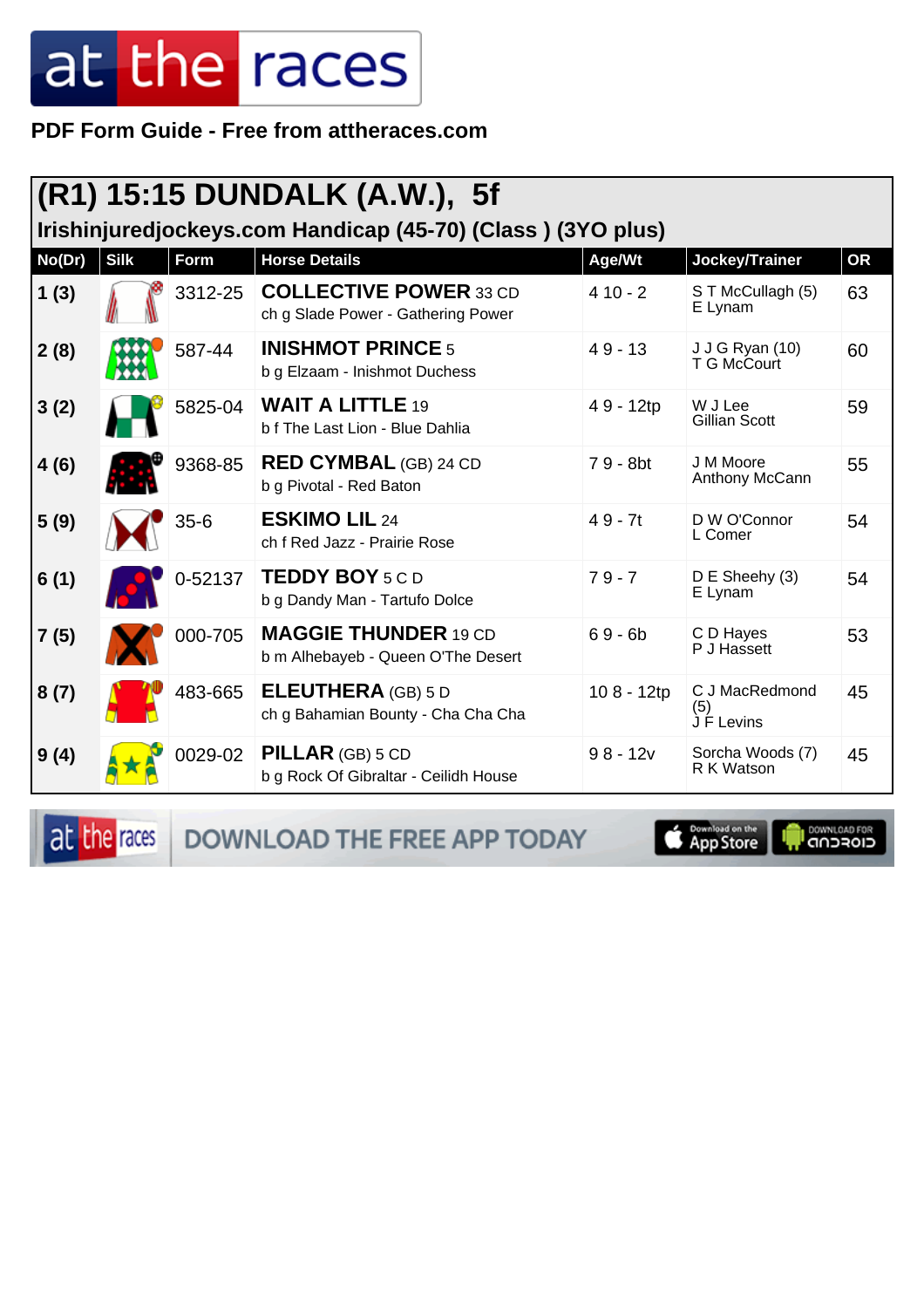PDF Form Guide - Free from attheraces.com

| (R4) 15:35 CARLISLE, 2m 1f                                                                                                                         |                              |             |                                                                      |            |                                            |     |  |  |
|----------------------------------------------------------------------------------------------------------------------------------------------------|------------------------------|-------------|----------------------------------------------------------------------|------------|--------------------------------------------|-----|--|--|
| Havelock Handicap Hurdle (Class 5) (4YO plus)<br><b>Silk</b><br><b>Horse Details</b><br><b>No</b><br>Form<br>Jockey/Trainer<br>Age/Wt<br><b>OR</b> |                              |             |                                                                      |            |                                            |     |  |  |
| 1                                                                                                                                                  |                              | 3247-05     | <b>STEADY THE SHIP (IRE) 19</b><br>ch g Ocovango - Vinnie's Princess | $612 - 0$  | Jonjo O'Neill Jr.<br>Jonjo O'Neill         | 106 |  |  |
| $\overline{2}$                                                                                                                                     |                              | 20P74       | <b>FATHERS ADVICE (IRE) 25</b><br>b g Aiken - I'll Have It           | $511 - 12$ | William Shanahan<br>(7)<br>R Michael Smith | 104 |  |  |
| $\mathbf{3}$                                                                                                                                       |                              | 7645-31     | <b>CELLAR VIE 43</b><br>gr g Tikkanen - Branceilles                  | 8 11 - 9p  | Alan Doyle (7)<br>J P L Ewart              | 101 |  |  |
| $\overline{\mathbf{4}}$                                                                                                                            |                              | 783247      | <b>BARNAY 24 CD</b><br>b g Nayef - Barnezet                          | $711 - 7b$ | Sean Quinlan<br>J Candlish                 | 99  |  |  |
| 5                                                                                                                                                  |                              | 242         | <b>MONSIEUR POM POM (FR) 17</b><br>b g Pomellato - Mischka           | 4 11 - 3b1 | Tom Midgley (5)<br>Adrian Keatley          | 104 |  |  |
| $6\phantom{1}6$                                                                                                                                    |                              | 33-6B75     | <b>LUSITANIEN (FR) 52</b><br>b g Muhtathir - Easter Rose             | $611 - 0h$ | <b>Callum Bewley</b><br>Ewan Whillans      | 92  |  |  |
| 7                                                                                                                                                  |                              | 978P06      | <b>OLD JEWRY</b> (IRE) 17 CD<br>b g Le Fou - Clerken Bridge          | $810 - 6$  | K Brogan (3)<br>Daragh Bourke              | 84  |  |  |
| 8                                                                                                                                                  |                              | U-<br>R6787 | <b>JESS'S CORNER (IRE) 49</b><br>b g Footstepsinthesand - Hamalka    | $610 - 1h$ | <b>Thomas Dowson</b><br>V Thompson         | 79  |  |  |
| 9                                                                                                                                                  |                              | 6-09087     | <b>PISTOL</b> (IRE) 75 CD<br>b g High Chaparral - Alinea             | $1310 - 0$ | Mr J Dixon (7)<br>J E Dixon                | 78  |  |  |
|                                                                                                                                                    | Long Handicap: Pistol 9 - 10 |             |                                                                      |            |                                            |     |  |  |

at the races

DOWNLOAD THE FREE APP TODAY

App Store

**DOWNLOAD FOR**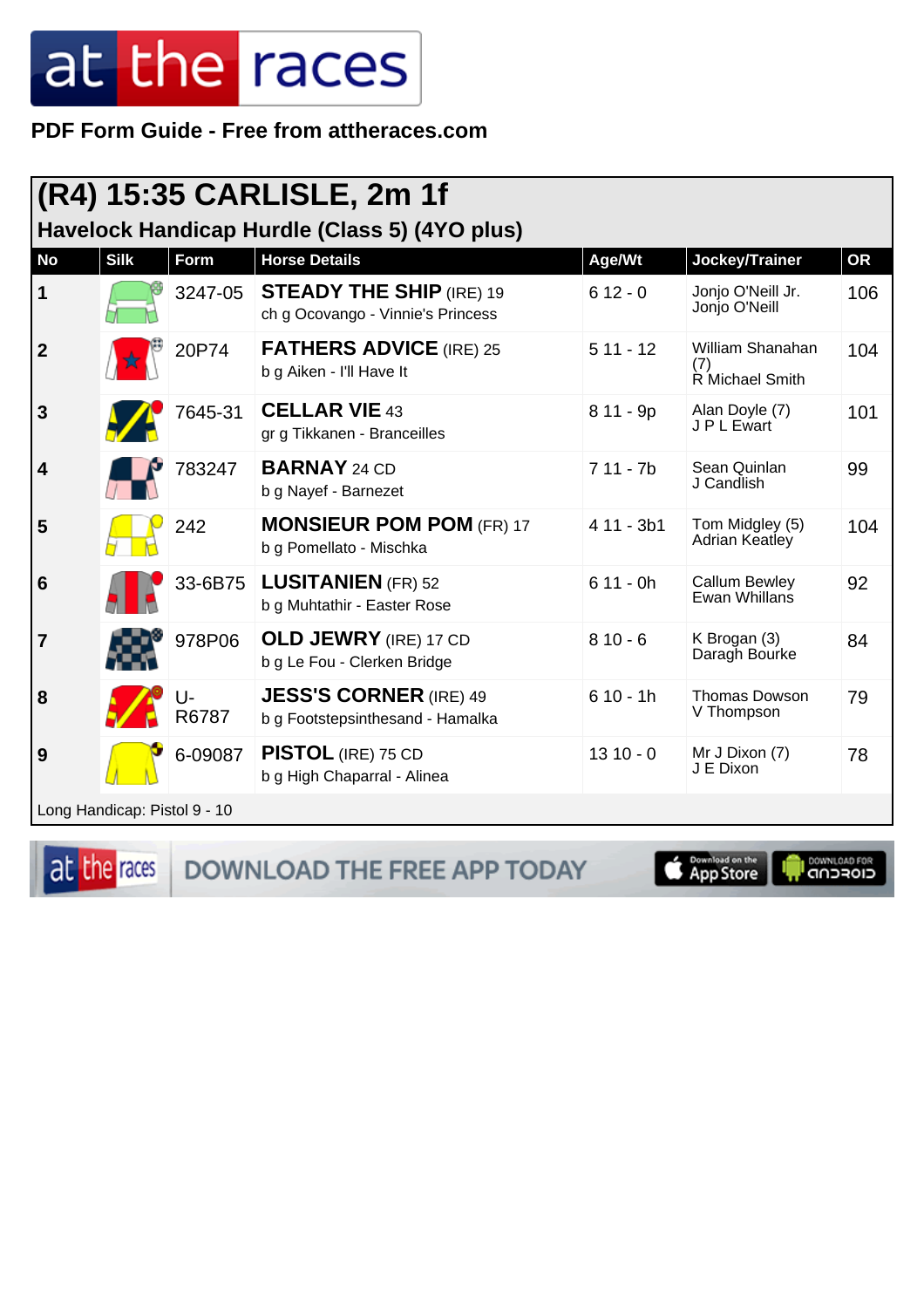PDF Form Guide - Free from attheraces.com

| (R2) 15:45 DUNDALK (A.W.), 2m<br>BetVictor Proud To Support Irish Racing Race (Class) (4YO plus) |             |             |                                                             |            |                                    |     |  |  |
|--------------------------------------------------------------------------------------------------|-------------|-------------|-------------------------------------------------------------|------------|------------------------------------|-----|--|--|
| No(Dr)                                                                                           | <b>Silk</b> | <b>Form</b> | <b>Horse Details</b>                                        | Age/Wt     | Jockey/Trainer                     | OR  |  |  |
| 1(7)                                                                                             |             | 852012      | <b>BARBADOS</b> 118 (11J)<br>b g Galileo - Sumora           | $69 - 9tp$ | S Foley<br>Mrs J Harrington        | 106 |  |  |
| 2(3)                                                                                             |             |             | 0/03112- BRADESCO 87 CD BF<br>b c Bashkirov - Ufallya       | $59 - 9$   | C D Hayes<br>L Comer               | 70  |  |  |
| 3(4)                                                                                             |             | 11982-8     | <b>GRANDMASTER FLASH 33 CD</b><br>ch g Australia - Kittens  | $69 - 9t$  | H J Horgan (7)<br>Joseph P O'Brien | 96  |  |  |
| 4(6)                                                                                             |             |             | 9/06145- <b>GUILD</b> (GB) 101 C<br>ch c Frankel - Arrive   | $79 - 9t$  | D W O'Connor<br>L Comer            | 69  |  |  |
| 5(5)                                                                                             |             | 35534-2     | <b>HERE AND NOW</b> (GB) 24 D BF<br>b g Dansili - Look Here | $89 - 9t$  | Sam Ewing (5)<br>J McAuley         | 92  |  |  |
| 6(1)                                                                                             |             |             | 2/3121-4 JERANDME 33 CD<br>b g Azamour - Estrelle           | $89 - 9p1$ | C T Keane<br>N Meade               | 87  |  |  |
| 7(2)                                                                                             |             |             | 47/700-9 TRAVEL ON (GB) 33<br>b g Lope De Vega - Teeky      | $69 - 9t1$ | W J Lee<br>L Comer                 | 77  |  |  |

at the races

DOWNLOAD THE FREE APP TODAY

Download on the **I DOWNLOAD FOR**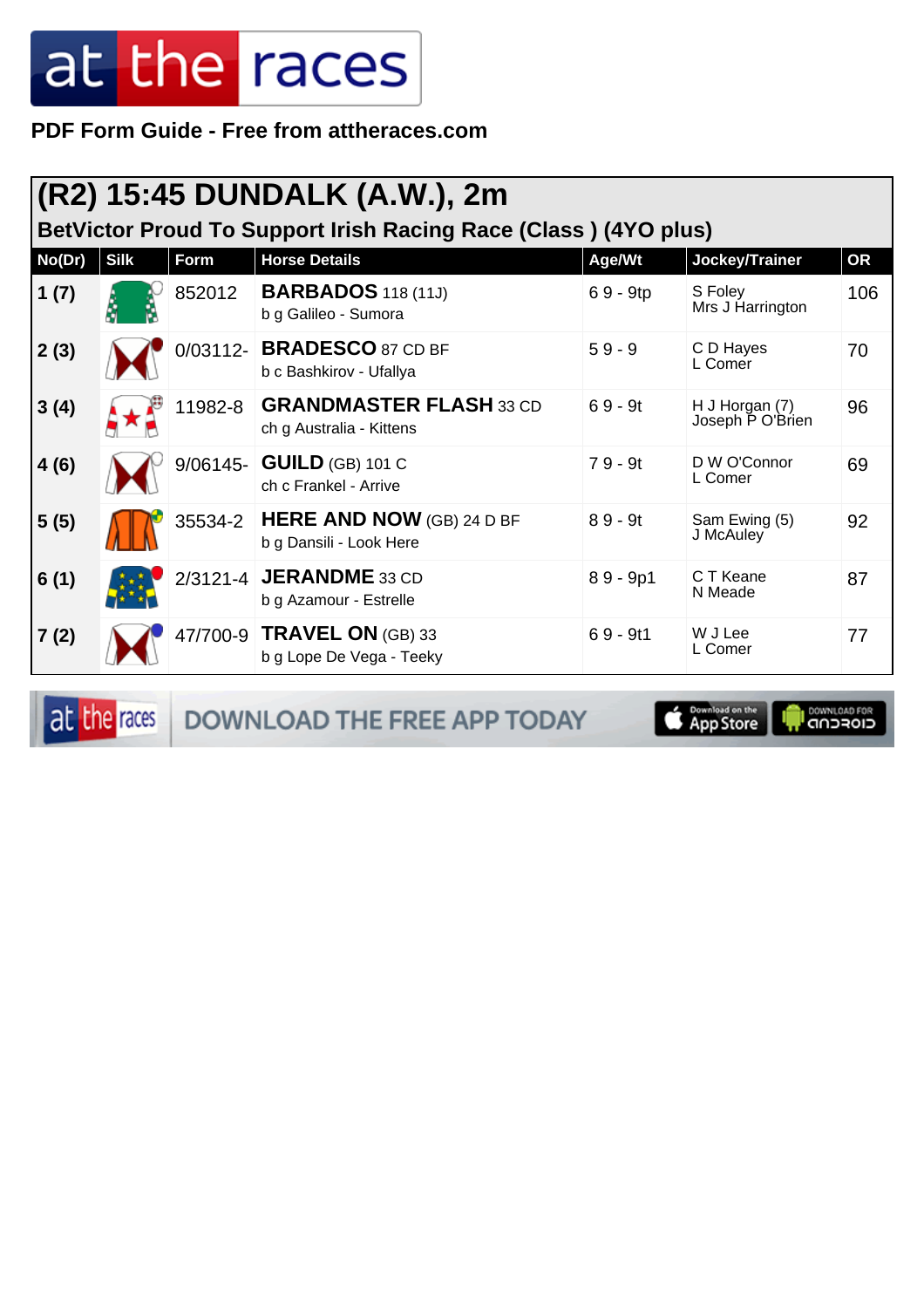**PDF Form Guide - Free from attheraces.com**

| (R5) 16:05 CARLISLE, 3m 110y<br>Raglan Handicap Chase (Class 3) (5YO plus) |             |                 |                                                                           |                              |                                      |           |  |  |
|----------------------------------------------------------------------------|-------------|-----------------|---------------------------------------------------------------------------|------------------------------|--------------------------------------|-----------|--|--|
| <b>No</b>                                                                  | <b>Silk</b> | Form            | <b>Horse Details</b>                                                      | Age/Wt                       | Jockey/Trainer                       | <b>OR</b> |  |  |
| 1                                                                          |             | $1/615 -$<br>7P | <b>FADO DES BROSSES</b> (FR) 29 D<br>b g Balko - Nanou Des Brosses        | $711 - 12$                   | Adam Wedge<br>Evan Williams          | 127       |  |  |
| $\mathbf{2}$                                                               |             | 54152P          | <b>TANARPINO</b> 53 C D<br>ch g Tobougg - Got Tune                        | $1111 - 12v$                 | Sean Quinlan<br>J Candlish           | 127       |  |  |
| 3                                                                          |             |                 | 2/312-34 EQUUS DREAMER (IRE) 73<br>ch g Getaway - Thornleigh Blossom      | $711 -$<br>10 <sub>tp1</sub> | David Bass<br>K C Bailey             | 125       |  |  |
| 4                                                                          |             | 1-15211         | <b>BAVINGTON BOB</b> (IRE) 44 C<br>br g Court Cave - Chocolate Silk       | $711 - 10$                   | <b>B S Hughes</b><br>Mrs A Hamilton  | 125       |  |  |
| 5                                                                          |             | 1-31134         | <b>JUGE ET PARTI (FR) 62 D</b><br>gr g Martaline - Nakota Rag             | 9 11 - 7t1p                  | Danny McMenamin<br>J P L Ewart       | 122       |  |  |
| 6                                                                          |             | 34511/P         | <b>DONNA'S DELIGHT</b> (IRE) 44 C D<br>b g Portrait Gallery - Hot Lips    | $1111 -$<br>7t1p             | Ryan Mania<br>A M Thomson            | 122       |  |  |
| 7                                                                          |             | 523-44P         | <b>UP HELLY AA KING 53 C</b><br>ch g And Beyond - Gretton                 | $1111 - 4t$                  | C O'Farrell<br>N W Alexander         | 119       |  |  |
| 8                                                                          |             | 62V/PP          | <b>SHARP RESPONSE</b> (IRE) 26 C D BF<br>b g Oscar - Lambourne Lace       | 11 11 - 2p1                  | D R Fox<br>Mrs S J Smith             | 117       |  |  |
| 9                                                                          |             | 2-36516         | <b>GLITTERING LOVE</b> (IRE) 37 C D<br>b g Winged Love - Glittering Image | 10 10 - 13b                  | <b>Callum Bewley</b><br>N G Richards | 114       |  |  |

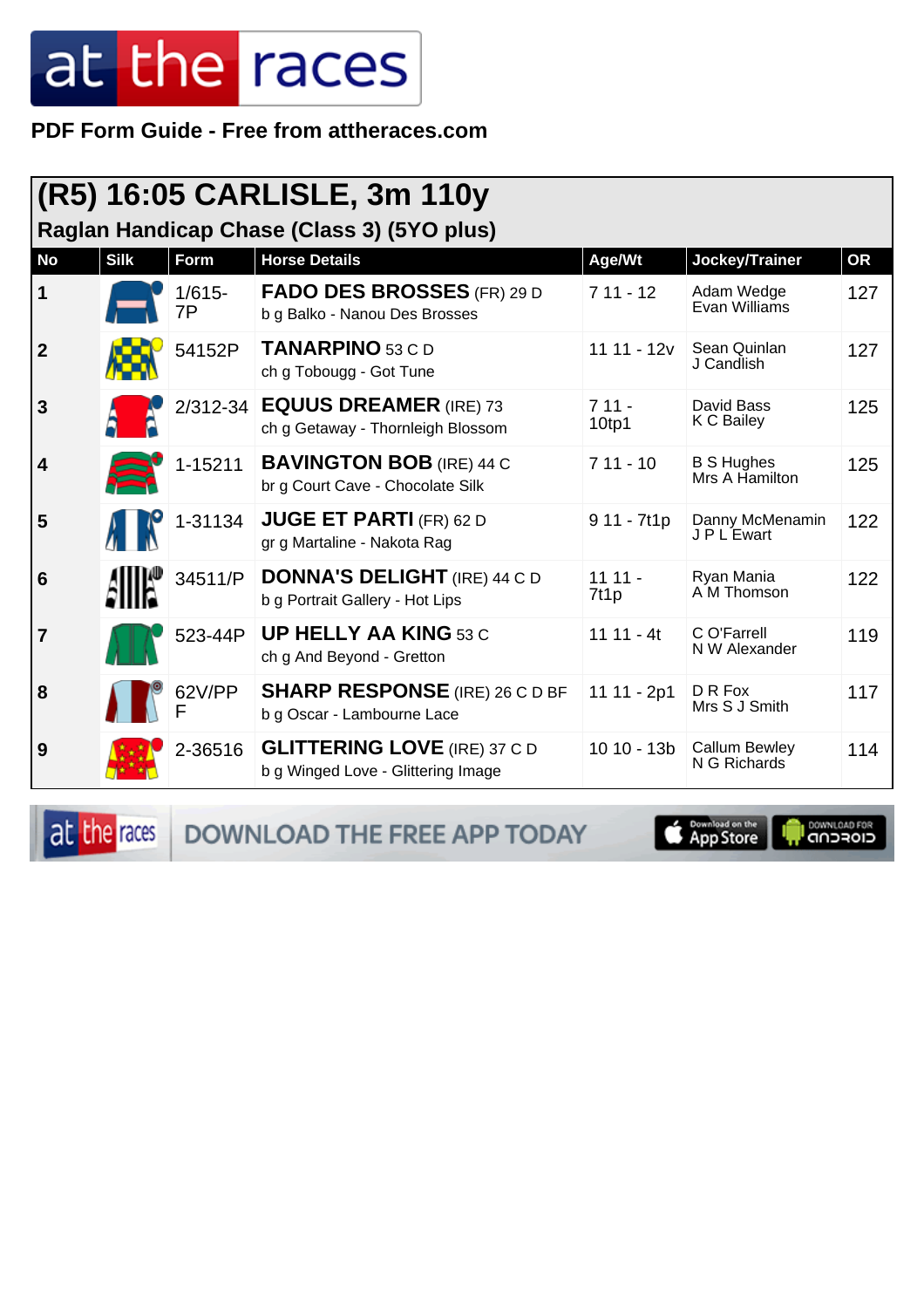**PDF Form Guide - Free from attheraces.com**

| $ (R3)$ 16:15 DUNDALK (A.W.), 6f<br>Irish Stallion Farms EBF Maiden (Class) (3YO only) |             |        |                                                                    |            |                                             |           |  |
|----------------------------------------------------------------------------------------|-------------|--------|--------------------------------------------------------------------|------------|---------------------------------------------|-----------|--|
| No(Dr)                                                                                 | <b>Silk</b> | Form   | <b>Horse Details</b>                                               | Age/Wt     | Jockey/Trainer                              | <b>OR</b> |  |
| 1(7)                                                                                   |             | 37-322 | <b>HYPERNOVA</b> 19<br>b c Starspangledbanner - Southern Migration | $39 - 8t$  | J Coen (7)<br>Joseph P O'Brien              | 76        |  |
| 2(11)                                                                                  |             |        | <b>LIFEINTHEFASTLANE</b><br>ch g Camacho - Acago                   | $39 - 8t1$ | S Foley<br>G O'Leary                        |           |  |
| 3(8)                                                                                   |             |        | <b>MIDNIGHT TREASURE</b><br>b g Camacho - Magnifica                | $39 - 8$   | L F Roche<br><b>KP</b> Cotter               |           |  |
| 4 (16)                                                                                 |             |        | <b>OUR SHINING LIGHT</b><br>b g War Command - Crimson Sunrise      | $39 - 8$   | O J Orr<br>P Martin                         |           |  |
| 5(3)                                                                                   |             | 46-    | <b>TEN COINS 278</b><br>ch g Havana Gold - Autograph               | $39 - 8$   | C D Hayes<br>Eddie & Harty                  |           |  |
| 6(13)                                                                                  |             | 4      | <b>ANGEL GIRL 47</b><br>g f Dark Angel - Kambura                   | $39 - 3$   | <b>B</b> M Coen<br>John Patrick<br>Murtagh  |           |  |
| 7 (10)                                                                                 |             | 03     | <b>CALIBRACHOA 33</b><br>b f Requinto - Bonkers                    | $39 - 3$   | A C Persse (7)<br>M A Cahill                |           |  |
| 8(12)                                                                                  |             | 80     | <b>CHANCEY APPROACH 31</b><br>b f Dawn Approach - Mecca's Missus   | $39 - 3t$  | R P Cleary<br>M Kelly                       |           |  |
| 9(14)                                                                                  |             | 09-    | <b>DINGLE ROCK 66</b><br>b f No Nay Never - Dingle View            | $39 - 3$   | M A Enright<br>J A Stack                    |           |  |
| 10(5)                                                                                  |             | 96     | <b>GLORIA ROSA 24</b><br>ch f Cotai Glory - Surrey Pink            | $39 - 3$   | S B Kelly<br><b>John Patrick</b><br>Murtagh |           |  |
| 11(9)                                                                                  |             | 47400- | KIMBAH 138<br>b f The Last Lion - Monaazalah                       | $39 - 3$   | G M Ryan<br>Nigel Slevin                    | 73        |  |
| 12(1)                                                                                  |             |        | <b>MA FRANCE</b><br>bay f Caravaggio - Bint Al Reem                | $39 - 3$   | J A Heffernan<br>Denis Hogan                |           |  |
| 13(2)                                                                                  |             |        | <b>SHINING CRYSTAL (GB)</b><br>b f Aclaim - Tree Of Life           | $39 - 3$   | <b>G P Halpin</b><br>A Murray               |           |  |
| 14 (4)                                                                                 |             | 65     | <b>SNOW LOTUS 10</b><br>b f El Kabeir - Redstaroverchina           | $39 - 3$   | M A Gallagher<br>K P Cotter                 |           |  |
| 15(6)                                                                                  |             | $0-0$  | <b>DANMARS ROGUE (GB) 47</b><br>b f Postponed - Intizara           | $39 - 3$   | Reserve 1<br>John Feane                     |           |  |
| 16<br>(15)                                                                             |             | 90     | FORGETMENOTBLUE 31<br>ch f Pivotal - Love In The Sun               | $39 - 3$   | Reserve 2<br>D K Weld                       |           |  |

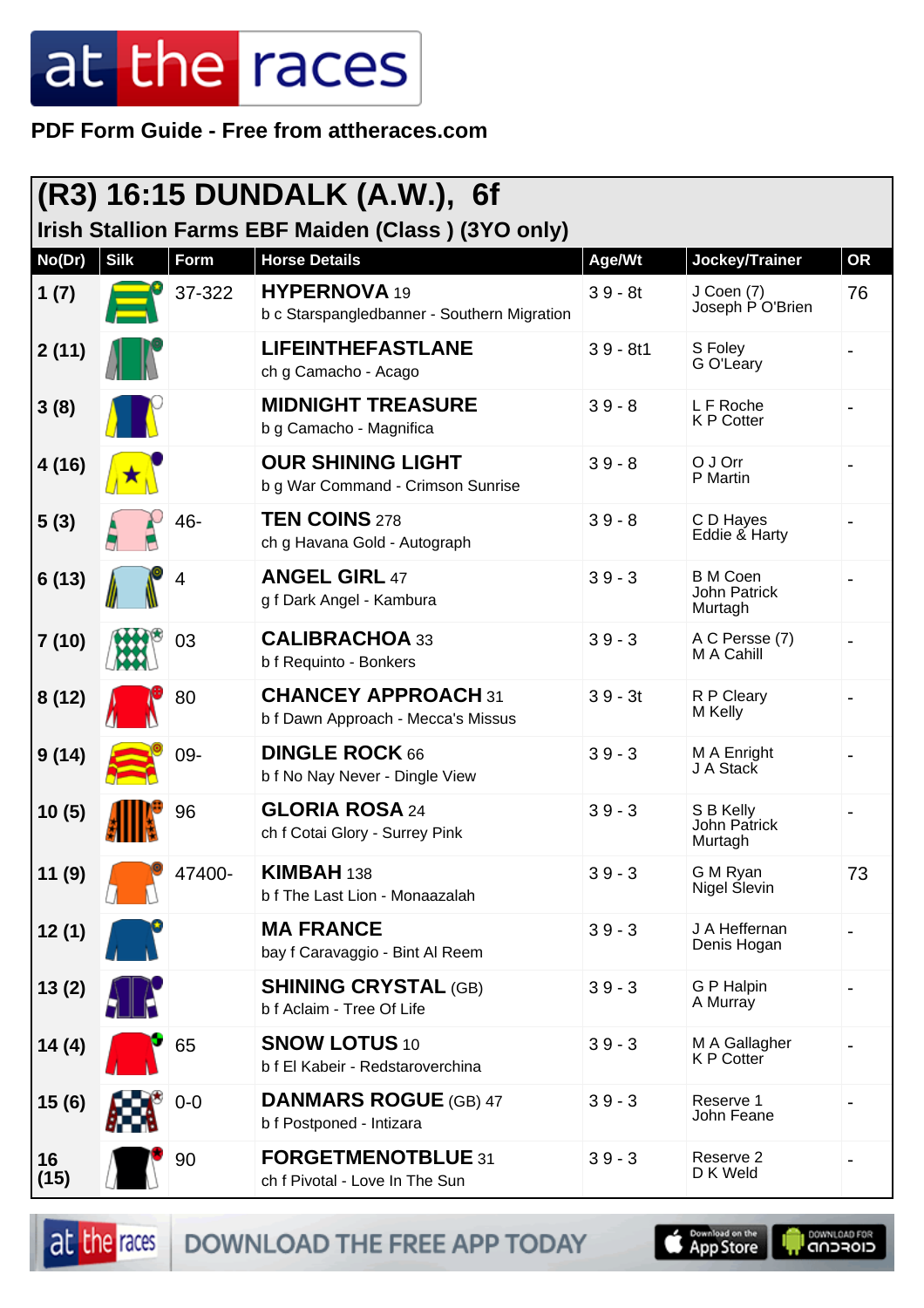PDF Form Guide - Free from attheraces.com

| (R6) 16:37 CARLISLE, 2m 3f 61y<br>Williams Handicap Hurdle (Class 3) (4YO plus) |             |         |                                                                           |             |                                      |           |  |  |
|---------------------------------------------------------------------------------|-------------|---------|---------------------------------------------------------------------------|-------------|--------------------------------------|-----------|--|--|
| No                                                                              | <b>Silk</b> | Form    | <b>Horse Details</b>                                                      | Age/Wt      | Jockey/Trainer                       | <b>OR</b> |  |  |
|                                                                                 |             | 222136  | <b>TEESCOMPONENTS LAD 30 CD</b><br>b g Midnight Legend - Northern Native  | $911 - 12p$ | Tom Midgley (5)<br>Miss G Boanas     | 135       |  |  |
| $\mathbf{2}$                                                                    |             | 122151/ | <b>THE CON MAN (IRE) 716 C</b><br>b g Oscar - Phillis Hill                | $911 - 12$  | <b>B S Hughes</b><br>D McCain Jnr    | 135       |  |  |
| 3                                                                               |             | 0-48541 | <b>WEST TO THE BRIDGE</b> (IRE) 35 C<br>D<br>b g Flemensfirth - Godlylady | $911 - 7t$  | Harry Skelton<br>D Skelton           | 130       |  |  |
| 4                                                                               |             | 103-157 | <b>MACK THE MAN (IRE) 31</b><br>b g Flemensfirth - Nifty Nuala            | $811 - 4$   | Adam Wedge<br>Evan Williams          | 127       |  |  |
| 5                                                                               |             |         | P5-U072 THEREISNODOUBT (IRE) 16<br>ch g Primary - Doubt                   | $911 - 0h$  | D R Fox<br>Miss Lucinda V<br>Russell | 123       |  |  |

at the races

DOWNLOAD THE FREE APP TODAY

**Completed on the I DOWNLOAD FOR**